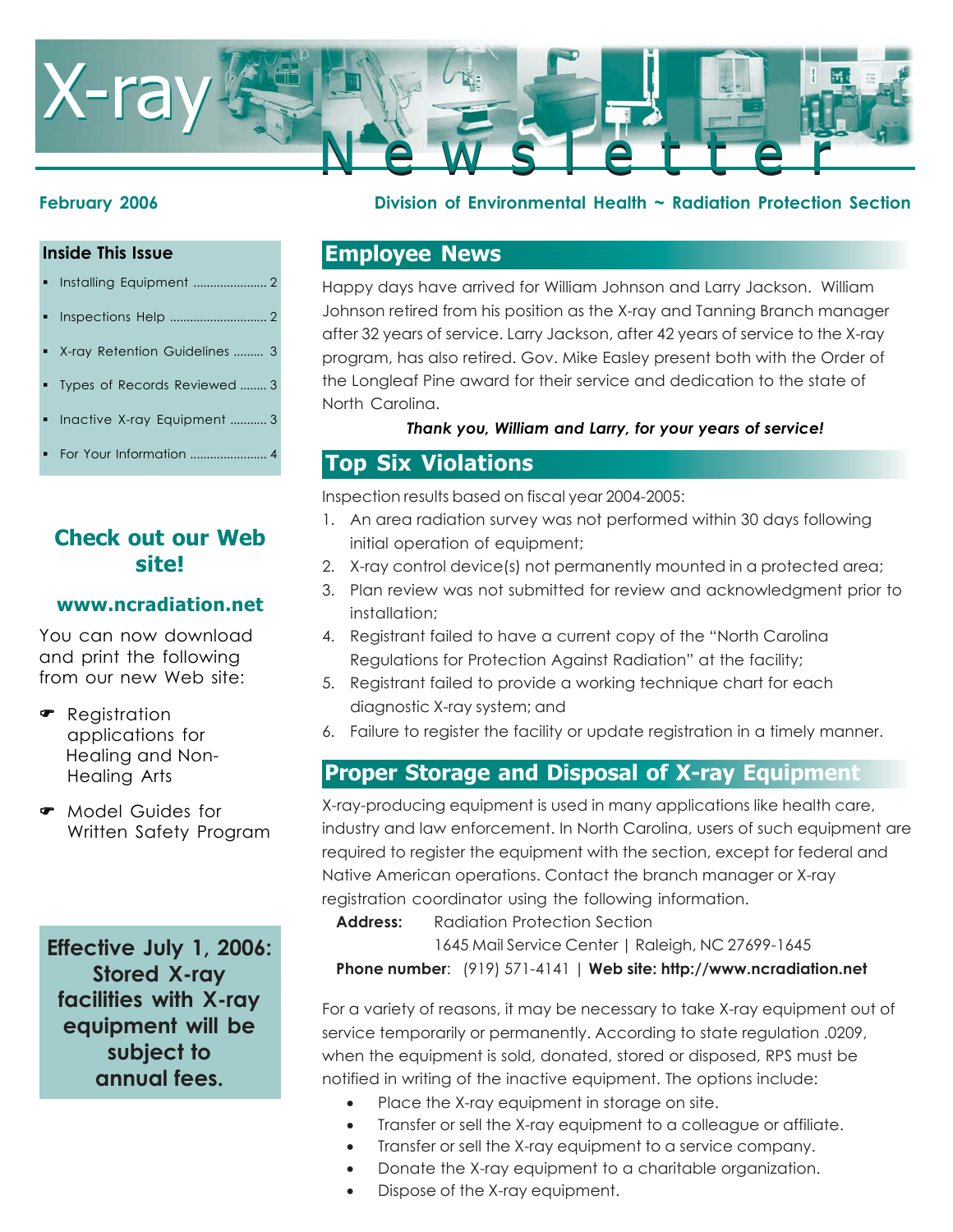# **Radiation Protection Inspections Help Lower Radiation Doses to Patients**

Digital radiography is an emerging modality many practices are beginning to use as they replace conventional film-screen systems. With digital systems, images can be taken, immediately examined, deleted, corrected and sent to a network of computers. In medical radiography, digital radiography can lower the X-ray dose to the patient while achieving high quality pictures. While digital radiography is beneficial in most offices, it does have some drawbacks.

A recent inspection was performed at a dental office, which was a modern facility using digital radiography. One of the benefits of the proper use of digital radiography is lowering the dose to the patient. During this particular inspection, the inspector found the radiation dose to the patient to be 322 mR per exposure. This is a dose expected from the use of D-speed film; however, the facility was using digital equipment, so the inspector knew that the dose could be much lower. With the use of a phantom, the inspector took two films. The first was taken using the same time setting the facility used, and the second was taken with a 2/3 drop in the time setting. The dentist reviewed the results for comparison and could not see a difference between the two films. This actually lowered the radiation dose to the patient from 322 mR per exposure to 64 mR per exposure.

Digital radiography and computed radiography are unlike conventional film-screen systems because proper exposure levels to patients can no longer be monitored easily by the appearance of the images. Digital has a greater dynamic range that enables images to be taken over a wide range of exposure levels. With digital systems, two images that are acquired at very different radiation exposure levels may appear the same. If an image was acquired with too much exposure, the new systems will compensate for the overexposure. Because of the simple physics of higher exposure resulting in less noisy images with conventional film-screen imaging, there is a tendency by operators of digital equipment to overexpose the patient in order to get better images. With digital systems, dose should be decreasing rather than increasing. Dose creep has become a national trend as more facilities are converting to digital radiography and computed radiography to replace conventional film-screen radiographic systems.

Although the dose magnitude in general radiography is low compared to computed tomography and fluoroscopy, the dose to the patient is more critical in pediatric exams than in adults, due to the greater radio-sensitivity of children. It is important facilities implement quality control and feedback avenues to verify that the goals of image quality, dose and ALARA are achieved as well as to ensure staff is trained in appropriate techniques.

### **What You Should Know Before Installing X-ray Equipment**

### **Before you install**

Rule .0603 of the regulations requires a shielding design/plan review shall be:

- ❖ Performed by a qualified expert registered to perform the service in North Carolina (.0205);
- Submitted to the Radiation Protection Section (.0204); and
- Acknowledged by RPS **prior** to installation. Upon receipt of the shielding design/plan review, an acknowledgment letter and application for registration will be mailed to the facility contact person listed on the plan review (.0210).

### **After you install**

Rule .0603 requires a post-installation radiation survey shall be:

- ❖ Performed by a qualified expert registered to perform the service in North Carolina (Rule .0205), except intraoral and panorex units;
- Performed **within 30 days of initial operation** of the X-ray unit (.0603); and
- Submitted with application containing any updated or new information regarding the

installation within 30 days of initial operation (.0203 and .0209).

### **Service providers must be registered** (Rule .0205)

- $\triangleleft$  Health physicists and registered service providers who perform shielding designs/ plan reviews and post installation surveys must be registered with RPS to perform those services (Classes III, IV, V).
- ❖ All service companies installing, selling or servicing X-ray equipment must be registered with the RPS prior to performing services (Classes I-II).

Registered service providers can provide you a current copy of their registration. A list of registered companies and qualified experts can be found online at **http://www.ncradiation.net.**

Federal Rule 21CFR Part 1020 and North Carolina Rule .0206 require that the registered installer provide the facility with an U.S. Food and Drug Administration Report of Assembly Form 2579. The installer must submit within 15 days of the installation a copy of Form 2579 to the facility, FDA and RPS.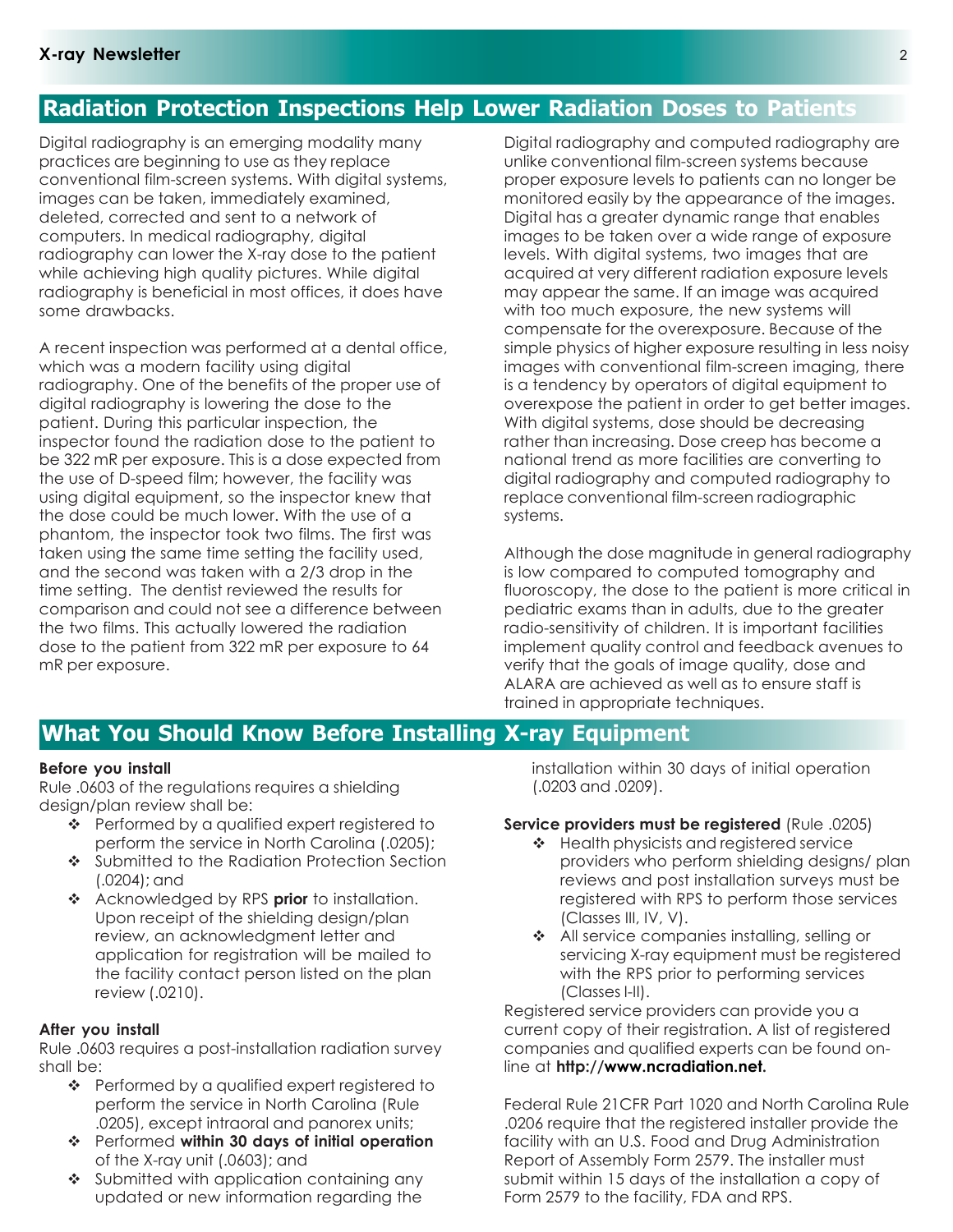# **X-ray Film Retention Guidelines**

The Division of Environmental Health's Radiation Protection Section does not regulate film retention; however, the following information was compiled in an effort to assist you in developing a film retention policy.

- According to the North Carolina Attorney General, there is no state law opinion, but consider keeping adult X-ray film three to four years and pediatric film three to four years past age 18.
- The Joint Commission of Accreditation of Healthcare Organizations recommends a facility follow state law on this issue.

# **Types of Records Reviewed During Inspections**

The facility shall maintain the following documentation, which will be reviewed for compliance with the regulations at the time of inspection(s). North Carolina rule references follow each item.

### **For all X-ray Units**

- Copy of the plan review (.0603)
- Copy of the letter of acknowledgment (.0210)
- Copy of the safety survey (.0603)
- Copy of the Form 2579, FDA Report of Assembly Form (.0206)

#### **General Documents**

• Current copy of the Notice of Registration from RPS (.0203 and .0209)

# **Inactive X-ray Equipment**

If registrants decide to store the equipment, it may be stored on site in an inactive status. However, storing equipment that is no longer used is not desirable unless it is to be returned to service after a brief period of time. Storing equipment that is neither operable or repairable is not desirable because the long-term accountability of those units has proven to be poor. In addition, some units may contain hazardous materials. Written documentation must be submitted stating that equipment is stored. When the equipment is to be used again, RPS must be contacted in writing within 30 days of operation.

Equipment or its components that is either operational or repairable may have some future value and may be transferred or sold to a colleague or a service company. A list of service companies that repairs or refurbishes X-ray equipment can be found at **http://www.ncradiation.net**. To sell or transfer equipment to a colleague or service company, consult with your service company, place

- The American College of Radiology recommends retaining film archives for five years.
- Through a recent survey of area hospitals, most hospitals retain X-ray archives for five years. Some hospitals discard X-ray archives upon the death of the patient unless litigation is involved.
- The FDA requires that mammography films be retained for five years. If there has only been one mammogram, then it must be retained for a minimum of 10 years.
	- Previous inspections reports and correspondence regarding inspections with RPS (.1002)
	- Current copy of the current state regulations (.1002)
	- Dosimetry records for personnel (.1638, .1640 and .1644)

### **Radiation Safety Program**

- Current copy of the radiation safety program (.1603 and .1636)
- Documentation of annual review (.1603)

### **Posting of Signs**

- Notice to employees (.1002)
- Radiation Caution signs (.1623 and .1624)

ads in professional publications or conduct an online search.

Operational or repairable equipment also can be donated to a charitable organization. Charities that accept such donations can be located through professional societies, community groups, religious organizations or conducting an online search.

Regardless of to whom the equipment is transferred or sold, the Radiation Protection Section must be contacted in writing when it is sold or transferred. Be sure to include the name and address to whom it is sold/transferred.

If the equipment or its components possess no future value, disposal is the best option. Disposal of the tube and transformer must be handled by companies equipped to handle such materials.

For more information, contact RPS at (919) 571-4141.